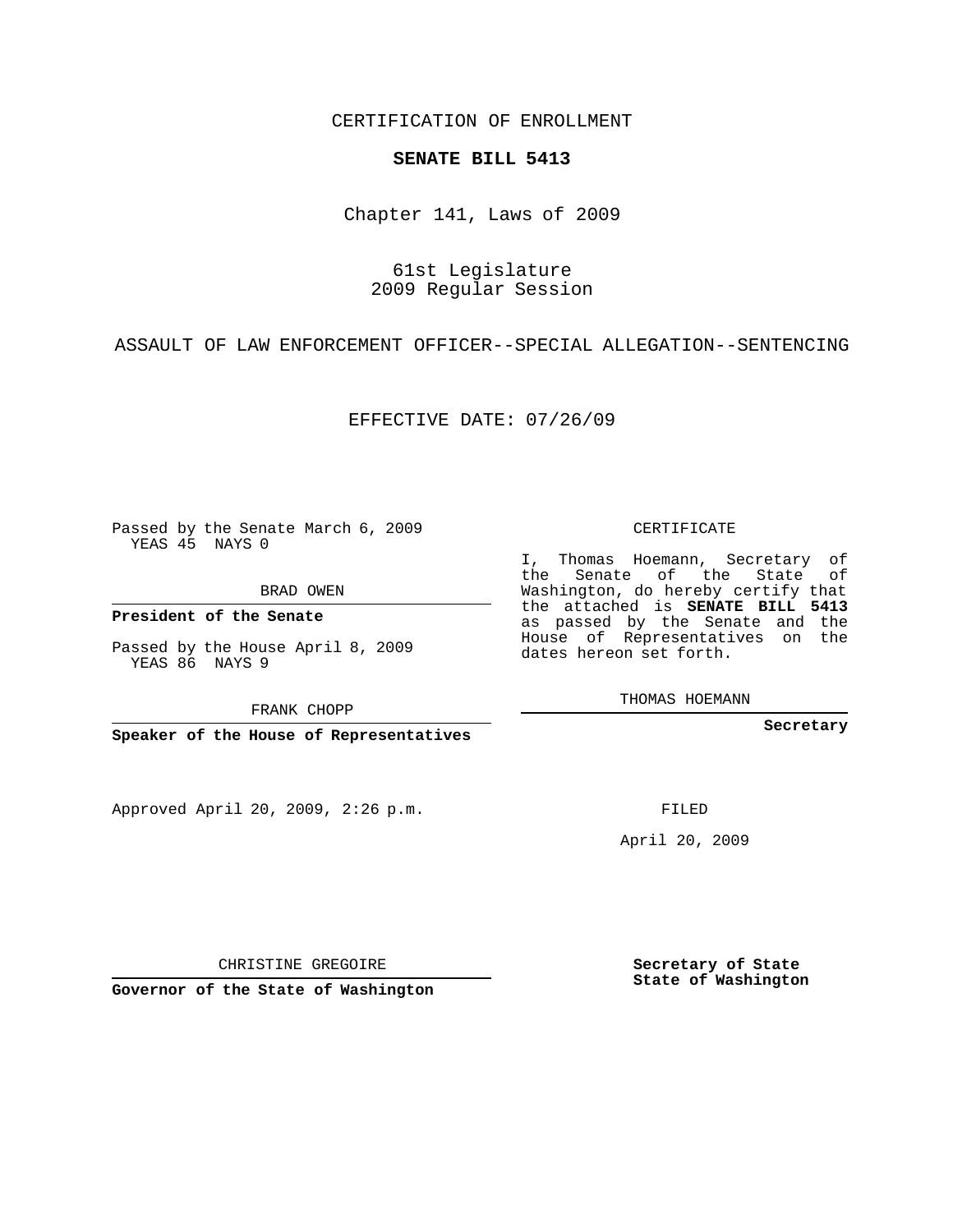## **SENATE BILL 5413** \_\_\_\_\_\_\_\_\_\_\_\_\_\_\_\_\_\_\_\_\_\_\_\_\_\_\_\_\_\_\_\_\_\_\_\_\_\_\_\_\_\_\_\_\_

\_\_\_\_\_\_\_\_\_\_\_\_\_\_\_\_\_\_\_\_\_\_\_\_\_\_\_\_\_\_\_\_\_\_\_\_\_\_\_\_\_\_\_\_\_

Passed Legislature - 2009 Regular Session

**State of Washington 61st Legislature 2009 Regular Session By** Senators Eide, Kline, Swecker, Roach, Rockefeller, Shin, and Marr Read first time 01/21/09. Referred to Committee on Judiciary.

 AN ACT Relating to assault of a law enforcement officer or other employee of a law enforcement agency; reenacting and amending RCW 9.94A.533; adding a new section to chapter 9.94A RCW; and prescribing penalties.

BE IT ENACTED BY THE LEGISLATURE OF THE STATE OF WASHINGTON:

 NEW SECTION. **Sec. 1.** A new section is added to chapter 9.94A RCW to read as follows:

In a criminal case where:

 (1) The defendant has been convicted of assaulting a law enforcement officer or other employee of a law enforcement agency who was performing his or her official duties at the time of the assault as provided under RCW 9A.36.031; and

 (2) There has been a special allegation pleaded and proven beyond a reasonable doubt that the defendant intentionally committed the assault with what appears to be a firearm;

 the court shall make a finding of fact of the special allegation, or if a jury trial is had, the jury shall, if it finds the defendant guilty, also find a special verdict as to the special allegation.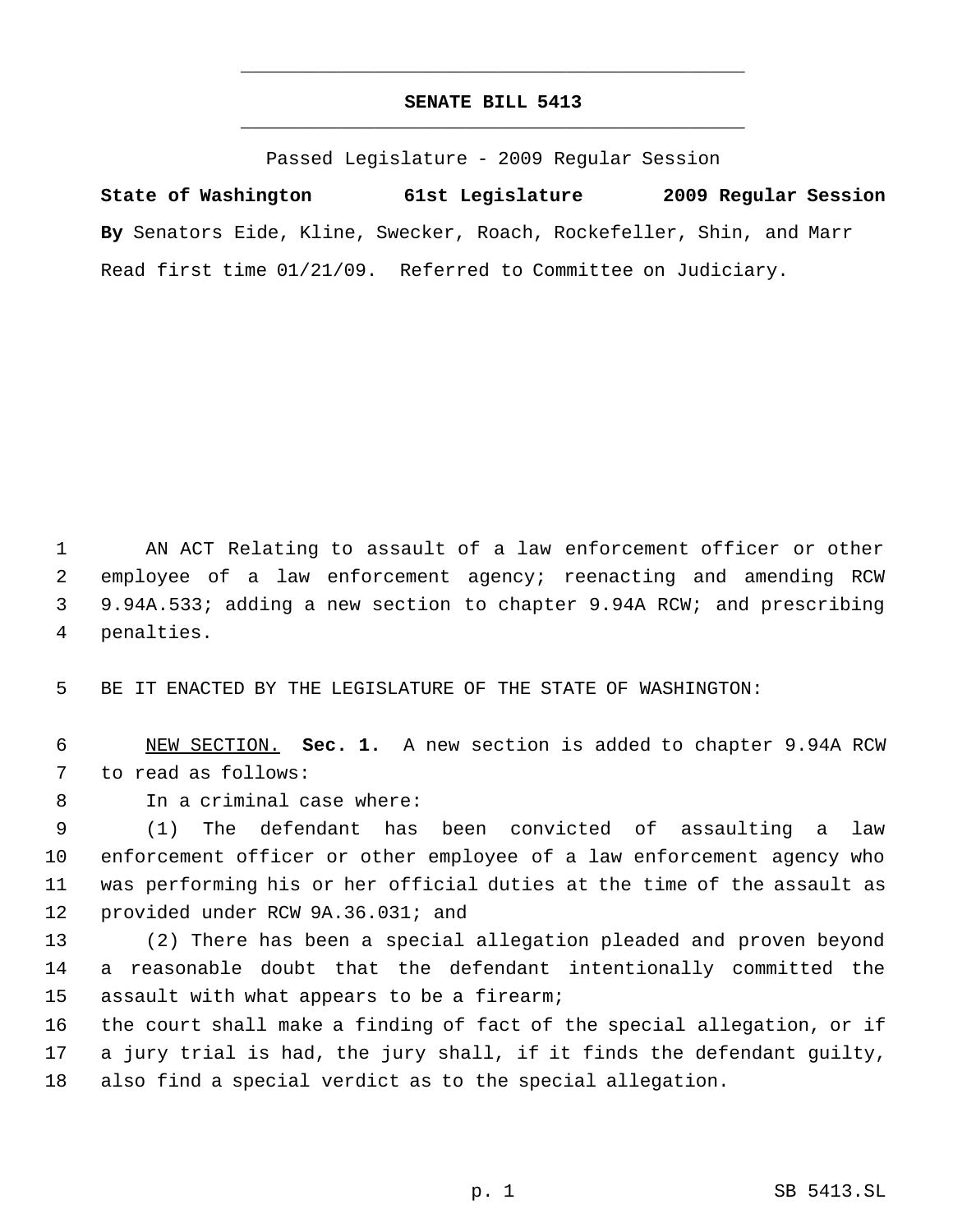**Sec. 2.** RCW 9.94A.533 and 2008 c 276 s 301 and 2008 c 219 s 3 are each reenacted and amended to read as follows:

 (1) The provisions of this section apply to the standard sentence ranges determined by RCW 9.94A.510 or 9.94A.517.

 (2) For persons convicted of the anticipatory offenses of criminal attempt, solicitation, or conspiracy under chapter 9A.28 RCW, the standard sentence range is determined by locating the sentencing grid sentence range defined by the appropriate offender score and the seriousness level of the completed crime, and multiplying the range by seventy-five percent.

 (3) The following additional times shall be added to the standard sentence range for felony crimes committed after July 23, 1995, if the offender or an accomplice was armed with a firearm as defined in RCW 9.41.010 and the offender is being sentenced for one of the crimes listed in this subsection as eligible for any firearm enhancements based on the classification of the completed felony crime. If the offender is being sentenced for more than one offense, the firearm enhancement or enhancements must be added to the total period of confinement for all offenses, regardless of which underlying offense is subject to a firearm enhancement. If the offender or an accomplice was armed with a firearm as defined in RCW 9.41.010 and the offender is being sentenced for an anticipatory offense under chapter 9A.28 RCW to commit one of the crimes listed in this subsection as eligible for any firearm enhancements, the following additional times shall be added to the standard sentence range determined under subsection (2) of this section based on the felony crime of conviction as classified under RCW 9A.28.020:

 (a) Five years for any felony defined under any law as a class A felony or with a statutory maximum sentence of at least twenty years, or both, and not covered under (f) of this subsection;

 (b) Three years for any felony defined under any law as a class B felony or with a statutory maximum sentence of ten years, or both, and not covered under (f) of this subsection;

 (c) Eighteen months for any felony defined under any law as a class C felony or with a statutory maximum sentence of five years, or both, and not covered under (f) of this subsection;

 (d) If the offender is being sentenced for any firearm enhancements under (a), (b), and/or (c) of this subsection and the offender has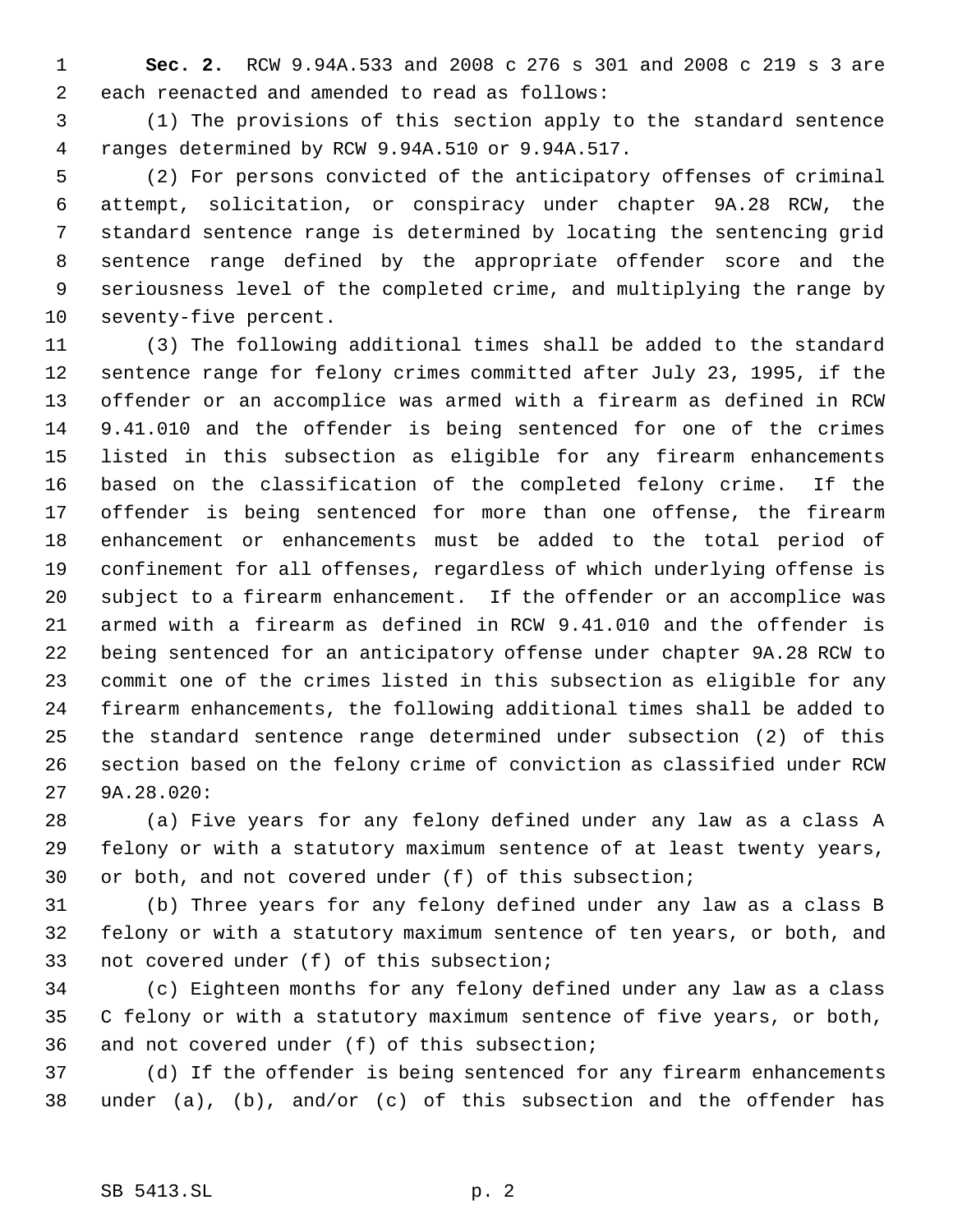previously been sentenced for any deadly weapon enhancements after July 23, 1995, under (a), (b), and/or (c) of this subsection or subsection (4)(a), (b), and/or (c) of this section, or both, all firearm enhancements under this subsection shall be twice the amount of the enhancement listed;

 (e) Notwithstanding any other provision of law, all firearm enhancements under this section are mandatory, shall be served in total confinement, and shall run consecutively to all other sentencing provisions, including other firearm or deadly weapon enhancements, for all offenses sentenced under this chapter. However, whether or not a mandatory minimum term has expired, an offender serving a sentence under this subsection may be granted an extraordinary medical placement 13 when authorized under RCW 9.94A.728(4);

 (f) The firearm enhancements in this section shall apply to all felony crimes except the following: Possession of a machine gun, possessing a stolen firearm, drive-by shooting, theft of a firearm, unlawful possession of a firearm in the first and second degree, and 18 use of a machine qun in a felony;

 (g) If the standard sentence range under this section exceeds the statutory maximum sentence for the offense, the statutory maximum sentence shall be the presumptive sentence unless the offender is a persistent offender. If the addition of a firearm enhancement increases the sentence so that it would exceed the statutory maximum for the offense, the portion of the sentence representing the enhancement may not be reduced.

 (4) The following additional times shall be added to the standard sentence range for felony crimes committed after July 23, 1995, if the offender or an accomplice was armed with a deadly weapon other than a firearm as defined in RCW 9.41.010 and the offender is being sentenced for one of the crimes listed in this subsection as eligible for any deadly weapon enhancements based on the classification of the completed felony crime. If the offender is being sentenced for more than one offense, the deadly weapon enhancement or enhancements must be added to the total period of confinement for all offenses, regardless of which underlying offense is subject to a deadly weapon enhancement. If the offender or an accomplice was armed with a deadly weapon other than a firearm as defined in RCW 9.41.010 and the offender is being sentenced for an anticipatory offense under chapter 9A.28 RCW to commit one of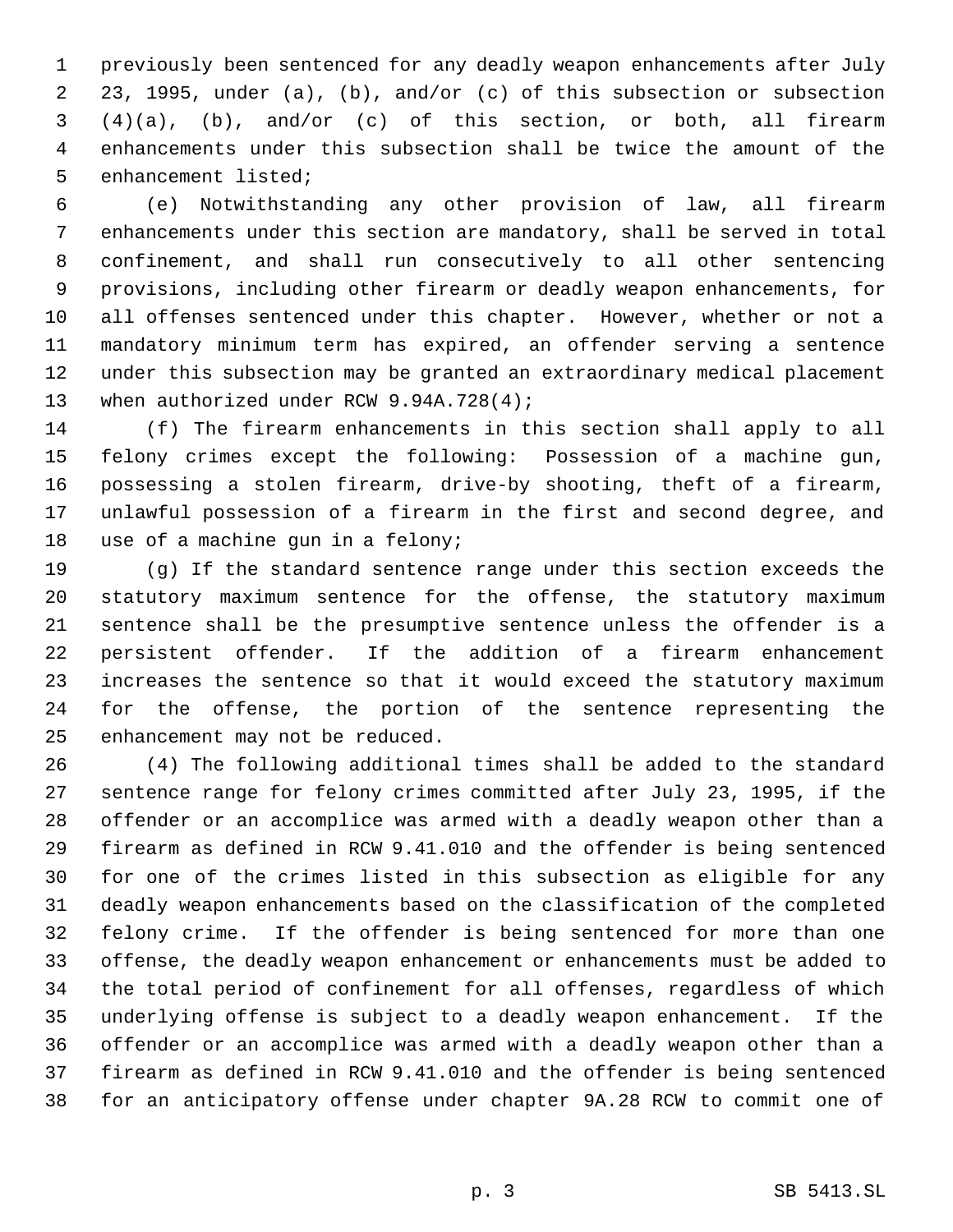the crimes listed in this subsection as eligible for any deadly weapon enhancements, the following additional times shall be added to the standard sentence range determined under subsection (2) of this section based on the felony crime of conviction as classified under RCW 9A.28.020:

 (a) Two years for any felony defined under any law as a class A felony or with a statutory maximum sentence of at least twenty years, 8 or both, and not covered under (f) of this subsection;

 (b) One year for any felony defined under any law as a class B felony or with a statutory maximum sentence of ten years, or both, and not covered under (f) of this subsection;

 (c) Six months for any felony defined under any law as a class C felony or with a statutory maximum sentence of five years, or both, and not covered under (f) of this subsection;

 (d) If the offender is being sentenced under (a), (b), and/or (c) of this subsection for any deadly weapon enhancements and the offender has previously been sentenced for any deadly weapon enhancements after July 23, 1995, under (a), (b), and/or (c) of this subsection or subsection (3)(a), (b), and/or (c) of this section, or both, all deadly weapon enhancements under this subsection shall be twice the amount of the enhancement listed;

 (e) Notwithstanding any other provision of law, all deadly weapon enhancements under this section are mandatory, shall be served in total confinement, and shall run consecutively to all other sentencing provisions, including other firearm or deadly weapon enhancements, for all offenses sentenced under this chapter. However, whether or not a mandatory minimum term has expired, an offender serving a sentence under this subsection may be granted an extraordinary medical placement 29 when authorized under RCW 9.94A.728(4);

 (f) The deadly weapon enhancements in this section shall apply to all felony crimes except the following: Possession of a machine gun, possessing a stolen firearm, drive-by shooting, theft of a firearm, unlawful possession of a firearm in the first and second degree, and use of a machine gun in a felony;

 (g) If the standard sentence range under this section exceeds the statutory maximum sentence for the offense, the statutory maximum sentence shall be the presumptive sentence unless the offender is a persistent offender. If the addition of a deadly weapon enhancement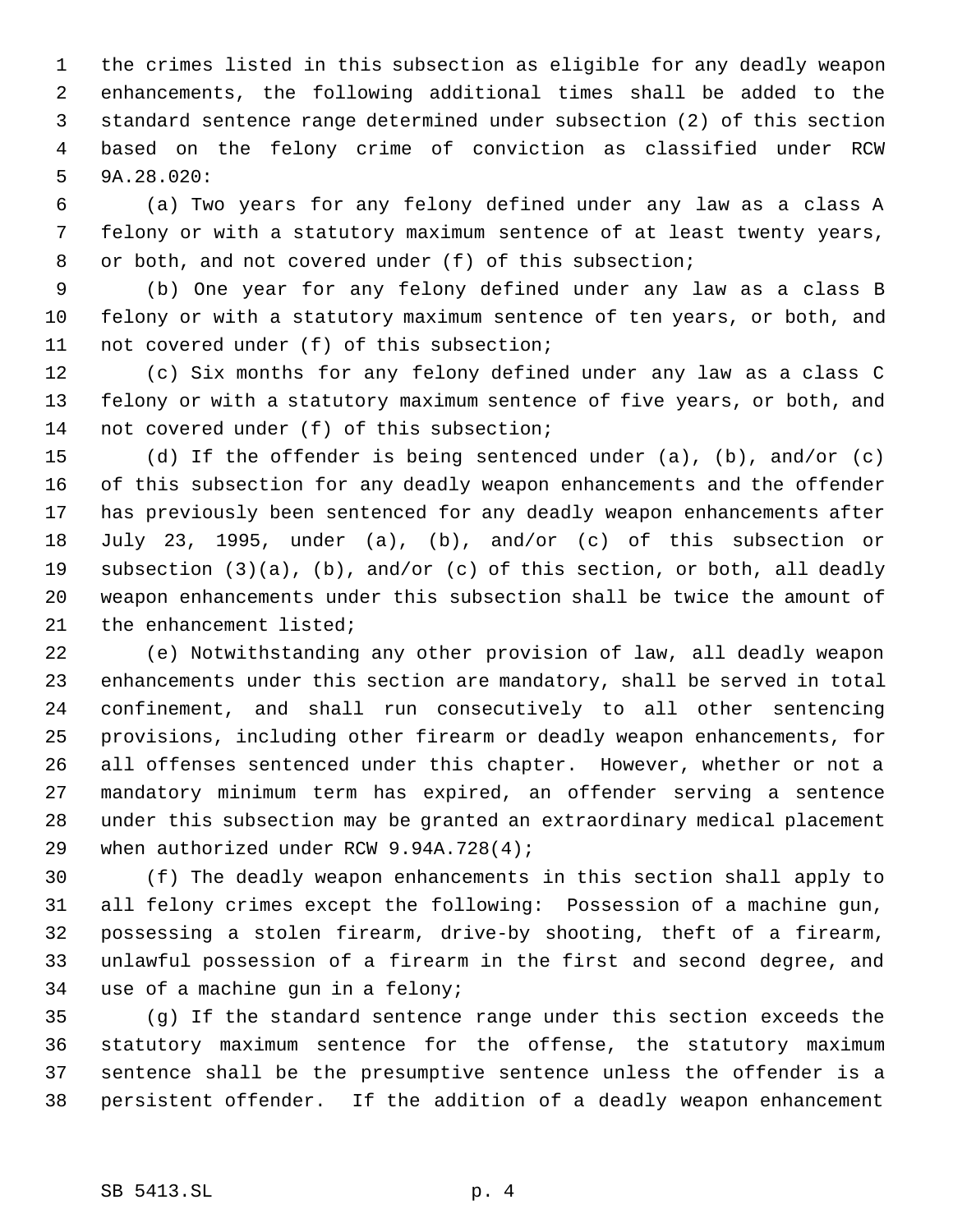increases the sentence so that it would exceed the statutory maximum for the offense, the portion of the sentence representing the enhancement may not be reduced.

 (5) The following additional times shall be added to the standard sentence range if the offender or an accomplice committed the offense while in a county jail or state correctional facility and the offender is being sentenced for one of the crimes listed in this subsection. If the offender or an accomplice committed one of the crimes listed in this subsection while in a county jail or state correctional facility, and the offender is being sentenced for an anticipatory offense under chapter 9A.28 RCW to commit one of the crimes listed in this subsection, the following additional times shall be added to the standard sentence range determined under subsection (2) of this section:

 (a) Eighteen months for offenses committed under RCW 69.50.401(2) (a) or (b) or 69.50.410;

 (b) Fifteen months for offenses committed under RCW 69.50.401(2) (c), (d), or (e);

(c) Twelve months for offenses committed under RCW 69.50.4013.

 For the purposes of this subsection, all of the real property of a state correctional facility or county jail shall be deemed to be part of that facility or county jail.

 (6) An additional twenty-four months shall be added to the standard sentence range for any ranked offense involving a violation of chapter 69.50 RCW if the offense was also a violation of RCW 69.50.435 or 9.94A.605. All enhancements under this subsection shall run consecutively to all other sentencing provisions, for all offenses sentenced under this chapter.

 (7) An additional two years shall be added to the standard sentence range for vehicular homicide committed while under the influence of intoxicating liquor or any drug as defined by RCW 46.61.502 for each prior offense as defined in RCW 46.61.5055.

 (8)(a) The following additional times shall be added to the standard sentence range for felony crimes committed on or after July 1, 2006, if the offense was committed with sexual motivation, as that term is defined in RCW 9.94A.030. If the offender is being sentenced for more than one offense, the sexual motivation enhancement must be added to the total period of total confinement for all offenses, regardless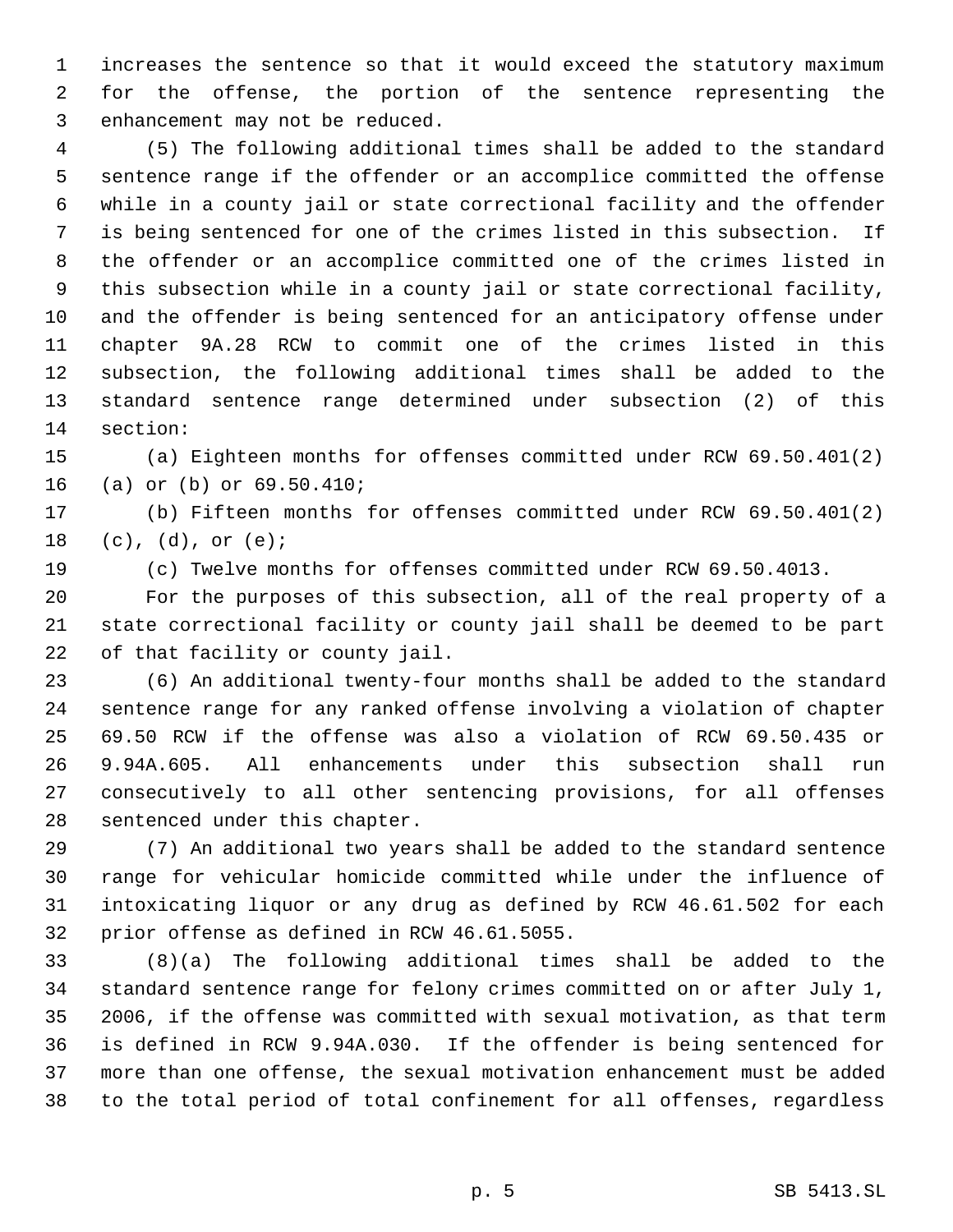of which underlying offense is subject to a sexual motivation enhancement. If the offender committed the offense with sexual motivation and the offender is being sentenced for an anticipatory offense under chapter 9A.28 RCW, the following additional times shall be added to the standard sentence range determined under subsection (2) of this section based on the felony crime of conviction as classified under RCW 9A.28.020:

 (i) Two years for any felony defined under the law as a class A felony or with a statutory maximum sentence of at least twenty years, or both;

 (ii) Eighteen months for any felony defined under any law as a class B felony or with a statutory maximum sentence of ten years, or both;

 (iii) One year for any felony defined under any law as a class C felony or with a statutory maximum sentence of five years, or both;

 (iv) If the offender is being sentenced for any sexual motivation enhancements under (i), (ii), and/or (iii) of this subsection and the offender has previously been sentenced for any sexual motivation enhancements on or after July 1, 2006, under (i), (ii), and/or (iii) of this subsection, all sexual motivation enhancements under this 21 subsection shall be twice the amount of the enhancement listed;

 (b) Notwithstanding any other provision of law, all sexual motivation enhancements under this subsection are mandatory, shall be served in total confinement, and shall run consecutively to all other sentencing provisions, including other sexual motivation enhancements, for all offenses sentenced under this chapter. However, whether or not a mandatory minimum term has expired, an offender serving a sentence under this subsection may be granted an extraordinary medical placement 29 when authorized under RCW 9.94A.728(4);

 (c) The sexual motivation enhancements in this subsection apply to all felony crimes;

 (d) If the standard sentence range under this subsection exceeds the statutory maximum sentence for the offense, the statutory maximum sentence shall be the presumptive sentence unless the offender is a persistent offender. If the addition of a sexual motivation enhancement increases the sentence so that it would exceed the statutory maximum for the offense, the portion of the sentence representing the enhancement may not be reduced;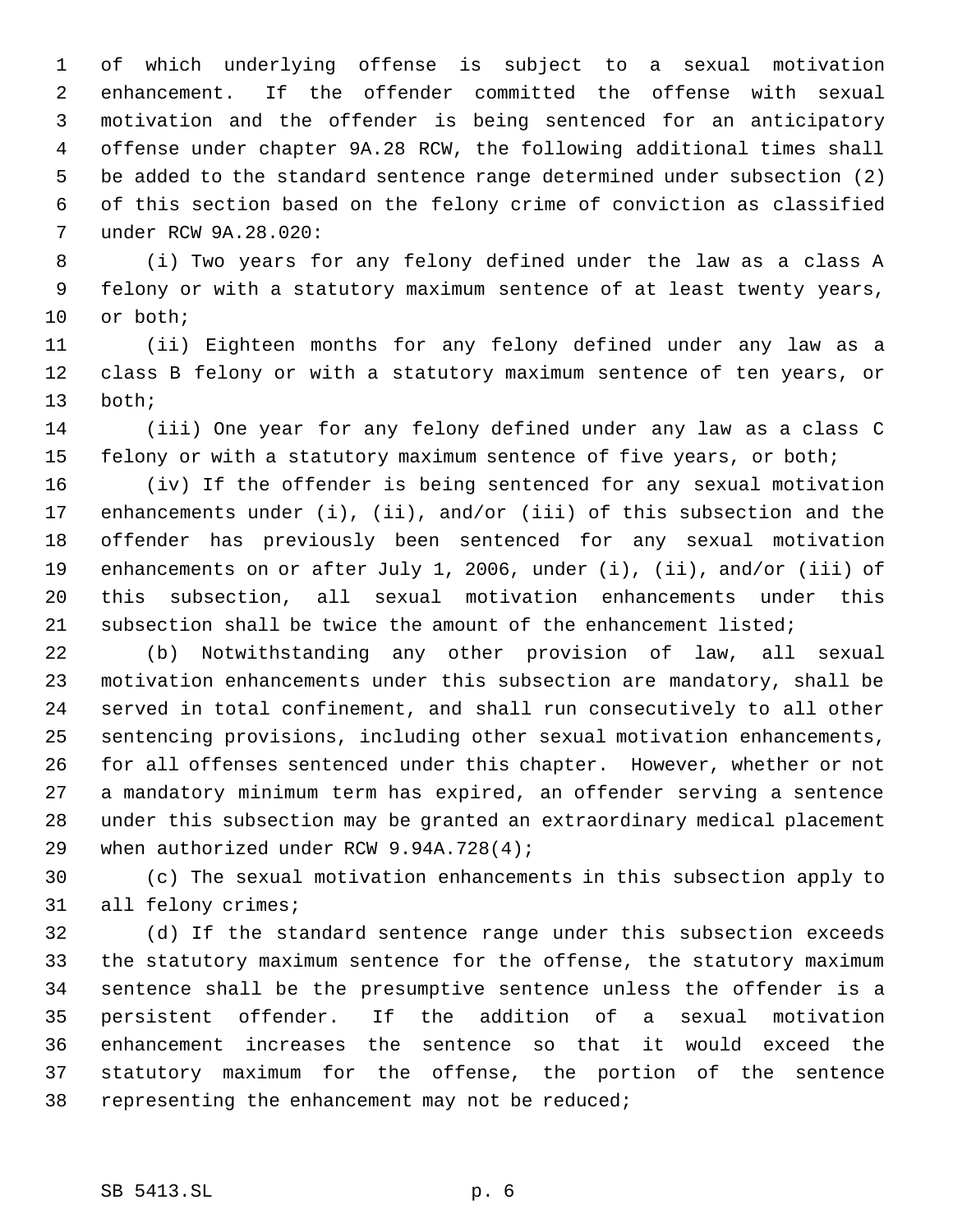(e) The portion of the total confinement sentence which the offender must serve under this subsection shall be calculated before any earned early release time is credited to the offender;

 (f) Nothing in this subsection prevents a sentencing court from imposing a sentence outside the standard sentence range pursuant to RCW 9.94A.535.

 (9) An additional one-year enhancement shall be added to the standard sentence range for the felony crimes of RCW 9A.44.073, 9A.44.076, 9A.44.079, 9A.44.083, 9A.44.086, or 9A.44.089 committed on or after July 22, 2007, if the offender engaged, agreed, or offered to engage the victim in the sexual conduct in return for a fee. If the offender is being sentenced for more than one offense, the one-year enhancement must be added to the total period of total confinement for all offenses, regardless of which underlying offense is subject to the enhancement. If the offender is being sentenced for an anticipatory offense for the felony crimes of RCW 9A.44.073, 9A.44.076, 9A.44.079, 9A.44.083, 9A.44.086, or 9A.44.089, and the offender attempted, solicited another, or conspired to engage, agree, or offer to engage the victim in the sexual conduct in return for a fee, an additional one-year enhancement shall be added to the standard sentence range determined under subsection (2) of this section. For purposes of this subsection, "sexual conduct" means sexual intercourse or sexual contact, both as defined in chapter 9A.44 RCW.

 (10)(a) For a person age eighteen or older convicted of any criminal street gang-related felony offense for which the person compensated, threatened, or solicited a minor in order to involve the minor in the commission of the felony offense, the standard sentence range is determined by locating the sentencing grid sentence range defined by the appropriate offender score and the seriousness level of the completed crime, and multiplying the range by one hundred twenty- five percent. If the standard sentence range under this subsection exceeds the statutory maximum sentence for the offense, the statutory maximum sentence is the presumptive sentence unless the offender is a persistent offender.

 (b) This subsection does not apply to any criminal street gang- related felony offense for which involving a minor in the commission of the felony offense is an element of the offense.